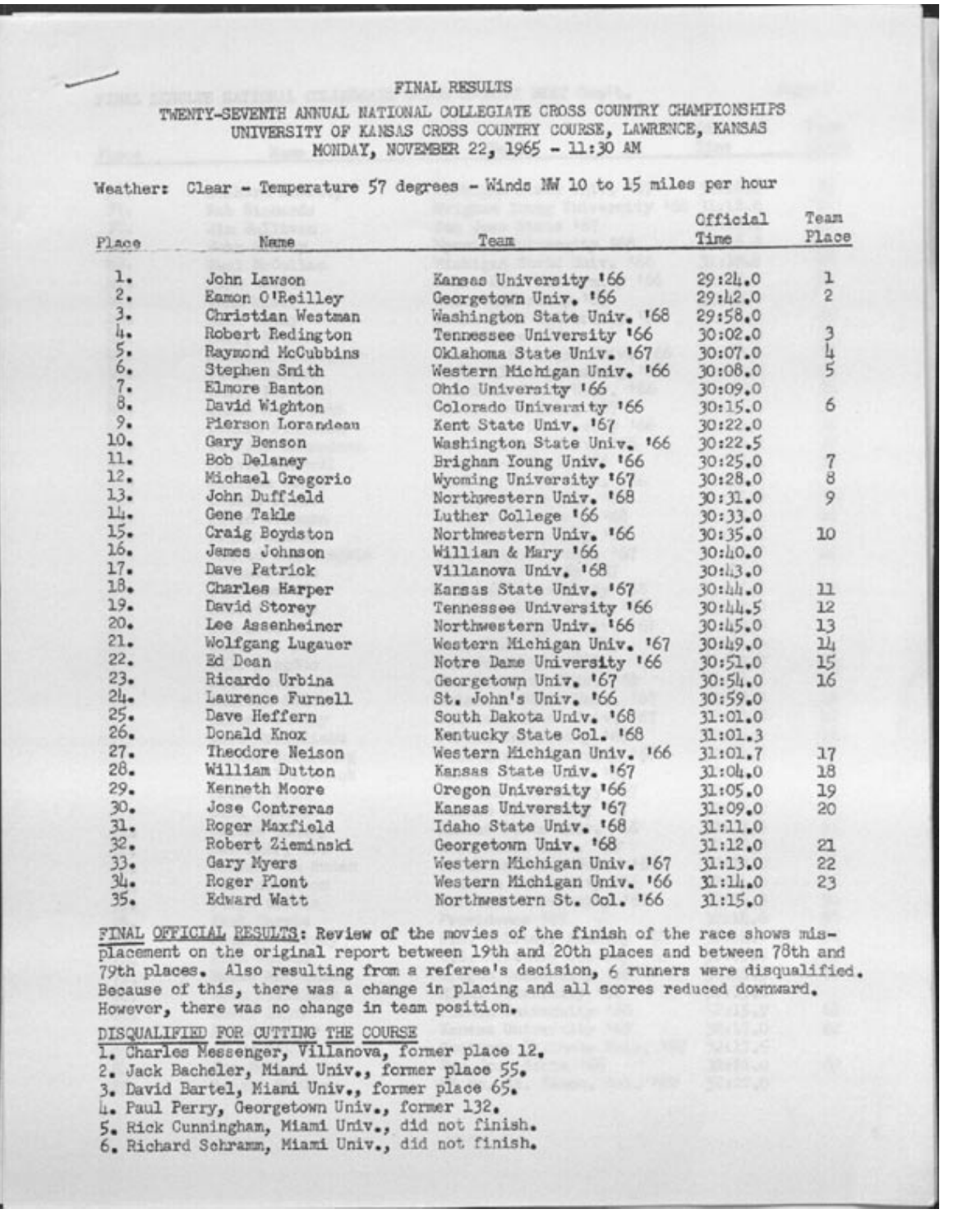1NAL RESULTS NATIONAL OOLLEGIATE CROSS OOUNTRYMEET Cont t,

|        |                        |                                      | Official  | Team     |
|--------|------------------------|--------------------------------------|-----------|----------|
| Place  | Name                   | Team                                 | Time      | Place    |
| 36.    |                        | Michigan State Univ. 167             | 31:16.0   | 2h       |
|        | Richard Sharkey        |                                      |           | 25       |
| 37.    | Bob Richards           | Brigham Young University '68 31:18.0 | 31:18.4   | 26       |
| 38.    | Jim Sullivan           | San Jose State '67                   |           | 27       |
| $39 -$ | John Finlay            | Wyoming University 168               | 31:18.8   | 28       |
| 40.    | Paul McCollan          | Michigan State Univ. 166             | 31:19.0   |          |
| 41.    | Mike Coffey            | Notre Dame University 166            | 31:22.0   | 29       |
| 42.    | John Blair             | Ohio University '67                  | 31:23.0   |          |
| 43.    | Bill Leahy             | Notre Dame University '68            | 31:24.0   | 30       |
| Щ.     | Barry Brown            | Providence 166                       | 31:25.0   | 3132334  |
| 45.    | Michael Gallagher      | Western Michigan Univ. 166           | 31:28.0   |          |
| 46.    | James Warner           | U.S. Military Academy '67            | 31:29.0   |          |
| 47.    | Larry Farmer           | Oklahoma State Univ. 166             | 31:31.0   |          |
| 48.    | James McDermott        | Georgetown Univ. 167                 | 31:32.0   |          |
| 49.    | Donald Pinkston        | Tennessee University 166             | 31:33.0   | 35<br>36 |
| 50.    | Patrick Edmondson      | Northwestern Univ. 168               | 31:33.2   | 37       |
| 51.    | Melvin Maxwell         | Tennessee Univ. '66                  | 31:33.4   | 38       |
| 52.    | William Kerns          | Bowling Green Univ. 166              | 31:33.8   |          |
| $53-$  | Lonnie Poole           | Furman University '68                | 31:35.0   | 39       |
| 54.    |                        |                                      | 31:35.1   | 40       |
| 55.    | David Wilborn          | Oregon University 168                |           | Щ        |
| 56.    | Brian Clarke           | Oregon University 167                | 31:35.6   |          |
|        | Conrad Nightingale     | Kansas State Univ. 167               | 31:35.7   | Li2      |
| 57.    | Richard Romo           | Texas University '67                 | $31:35-9$ |          |
| 58.    | Jeff Berven            | Colorado University 168              | 31:1.5.0  | $\mu$ 3  |
| 59.    | Robert Parks           | Bowling Green Univ. 168              | 31:47.0   |          |
| 60.    | Bob Lowe               | Colorado State Univ. 167             | 31:19.0   |          |
| 61.    | David C. Lee           | Iowa State Univ. 167                 | 31:51.0   |          |
| 62.    | Bill Langdon           | San Jose State 167                   | 31:53.0   | Щ,       |
| 63.    | Pete Davis             | Northwestern Univ. 168               | 31:58.5   | 45       |
| 64.    | Darrold Smith          | Oklahoma State Univ. 167             | 31:59.0   | 46       |
| 65.    | Glenn Blakley          | Oklahoma State Univ. 167             | 32:00.0   | 47       |
| 66.    | Curt Hollifield        | Furnan University 166                | 32:04.0   | 48       |
| 67.    | Rodney Soderberg       | Tennessee University 166             | $32:04-3$ | 49       |
| 68.    | Thomas Yergovich       | Kansas University '67                | 32:04.6   | 50       |
| 69.    |                        | Houston University '67               | $32:04-9$ | 51       |
| 70.    | Howard Ryan            |                                      |           | 52       |
|        | <b>Bill Daniel</b>     | Furnan University '67                | 32:06.0   |          |
| 71.    | Norman Yenkey          | Kansas State Univ. 166               | 32:07.0   | 53       |
| 72.    | Sam Bair, Jr.          | Kent State Univ. 168                 | 32:10.0   |          |
| 73.    | Thomas Von Ruden       | Oklahoma State Univ. 166             | 32:12.0   | 54       |
| 74.    | Faustin Baron          | Houston University '66               | 32:11.0   | 55       |
| $75 -$ | Floyd Godwin           | Colorado University '66              | 32:11.3   | 56       |
| 76.    | Paul Harris            | Providence '67                       | 32:11.6   | 57       |
| 77.    | Paul DeCoursey         | U.S. Military Academy '68            | 32:11.9   | 58       |
| 78.    | Fred Barnes            | U.S. Military Academy '66            | 32:15.0   | 59       |
| 79.    | <b>Bruce Mortenson</b> | Oregon University 166                | 32:15.3   | 60       |
| 80.    | John Prillaman         | Miami University '68                 | 32:15.6   |          |
| 81.    | Avery Sayer            | Furman University '66                | 32:15.9   | 61       |
| 82.    | David Kamrar           | Kansas University '67                | 32:17.0   | 62       |
|        |                        | Southern Illinois Univ. 167          | 32:17.5   |          |
| $83-$  | Al Ackman              | San Jose State 166                   | 32:21.0   | 63       |
| $8L -$ | Ken Noel               |                                      |           |          |
| $85-$  | Ronald Werling         | NE Mo. St. Teach. Col. '68           | 32:22.0   |          |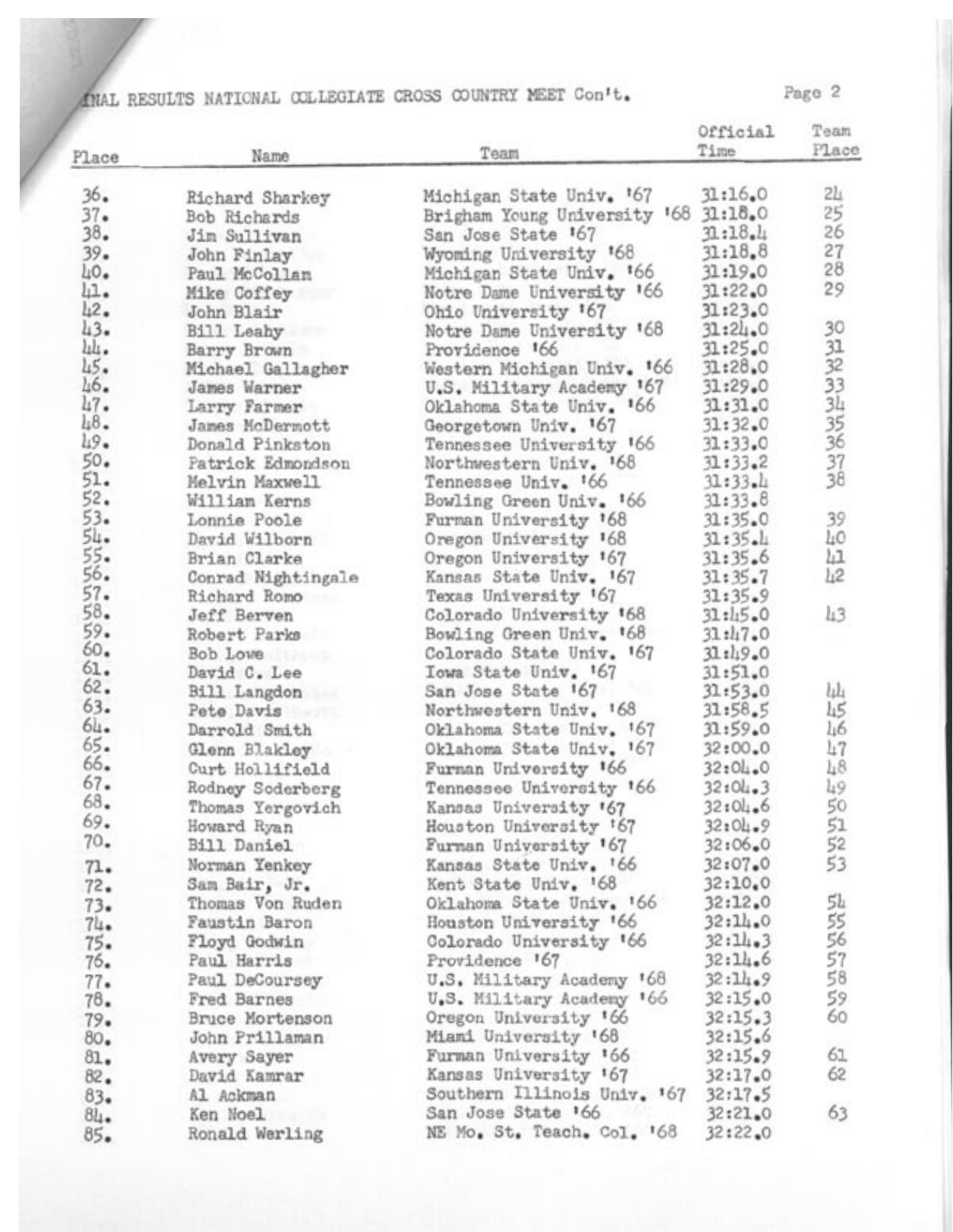# L RESULTS NATIONAL COLLEGIATE CROSS COUNTRY MEET Con't.

|        |                  |                             | Official | Team  |
|--------|------------------|-----------------------------|----------|-------|
| Place  | Name             | Team                        | Time     | Place |
| 86.    | Harry Bilof      | Wyoming University '67      | 32:22.5  | 64    |
| $87-$  |                  | San Jose State '68          | 32:23.0  | 65    |
|        | George Weed      |                             | 32:27.0  | 66    |
| 88.    | Thomas Mizzone   | Georgetown Univ. '67        | 32:28.0  |       |
| 89.    | John Trowbridge  | Southern Illinois Univ. '67 |          | 67    |
| 90.    | Richard Levy     | Houston University '66      | 32:34.0  | 68    |
| 91.    | Larry Dirnberger | Notre Dame Univ. '66        | 32:37.0  |       |
| 92.    | Don Hunt         | Mississppi State 168        | 32:39.0  |       |
| 93.    | Robert Williams  | Oregon University '67       | 32:42.0  | 69    |
| $94 -$ | Ralph McClain    | Kansas University '68       | 32:42.5  | 70    |
| 95,    | Norman Cooper    | Houston University '66      | 32:44.0  | 71    |
| 96.    | Keith Brown      | Western Michigan Univ. '68  | 32:46.0  | 72    |
| $97-$  | Gregory Tsevis   | Missouri University '68     | 32:47.0  |       |
| $98 -$ | Gregory Micozzi  | Georgetown Univ. '68        | 32:48.0  | 73    |
| $99 -$ | Robert Arnold    | Missouri Univ. '68          | 32:18.5  |       |
| 100.   | Jerry Riordan    | Providence '66              | 32:49.0  | 71    |
| 101.   | Daryll Beardall  | Brigham Young Univ. '66     | 32:55.0  | 75    |
| 102.   | Dick Alejandre   | Colorado University '68     | 32:57.0  | 76    |
| 103.   | John Grindal     | Kansas University '68       | 32:58.0  | 77    |
| 104.   | Albert Campbell  | Providence '67              | 33:01.0  | 78    |
| 105.   | Rich Klemmer     | San Jose State '67          | 33:01.5  | 79    |
| 106.   | James Morrison   | Arkansas Univ. 168          | 33:02.0  |       |
| 107.   | Charles Jernigan | Furman Univ. 167            | 33:04.0  | 80    |
| 108.   | Ray Smith        | Brigham Young Univ. 167     | 33:04.5  | 81    |
|        | Robert McDonald  | U.S. Military Academy '68   | 33:05.0  | 82    |
| 109.   |                  |                             | 33:10.0  | 83    |
| 110.   | George Balthrop  | Michigan State Univ. '67    |          |       |
| 111.   | Joel Vore        | Miami University '67        | 33:11.0  | 84    |
| 112.   | Tipton McCubbins | Oklahoma State Univ. '67    | 33:12.0  |       |
| 113.   | Charles Gilberti | Houston Univ. '68           | 33:15.0  | 85    |
| 114.   | Fred Friesz      | Nontana University '66      | 33:16.0  |       |
| 115.   | Alfred Crampton  | Wyoming University '67      | 33:17.0  | 86    |
| 116.   | Kevin Keogh      | Western Ill. Univ. '68      | 33:18.0  |       |
| 117.   | Arthur Link      | Michigan State Univ. '68    | 33:19.0  | 87    |
| 118.   | Charles Vehorn   | Notre Dame Univ. 168        | 33:20.0  | 88    |
| 119.   | Donald L. Rivers | Drake University 166        | 33:21.0  |       |
| 120.   | Robert Fusco     | Providence 166              | 33:24.0  | 89    |
| 121.   | Dennis Buth      | Wichita State Univ. '68     | 33:25.0  |       |
| 122.   | Charles Pell     | Wyoming University '68      | 33:28.0  | 90    |
| 123.   | Steven Berry     | U.S. Military Academy '66   | 33:29.0  | 91    |
| 124.   | Ron Stone        | Brigham Young Univ. '67     | 33:35.0  | 92    |
| 125.   | Terry Sweeney    | Houston University 168      | 33:37.0  | 93    |
| 126.   | Robert Barber    | Tennessee Univ. '67         | 33:40.0  | 94    |
| 127.   | Richard Osicka   | Ohio University 166         | 33:41.0  |       |
| 128.   | Michael Shelton  | Tennessee Univ. 166         | 33:49.0  | 95    |
|        |                  | Ohio University '67         | 33:50.0  |       |
| 129.   | Alex Jamieson    |                             |          |       |
| 130.   | Allen Russell    | Kansas University 168       | 34:00.0  | 96    |
| 131.   | Greg Weis        | Houston University 168      | 31:16.0  | 97    |
| 132.   | James Hayes      | Kansas State Univ. 168      | 31:18.0  | 98    |
| 133.   | Paul Bryan       | Michigan State Univ. 166    | 34:37.0  | 99    |
| 134.   | Philip Schepis   | Wichita State Univ. #68     | 34:38.0  |       |
| 135.   | Blaine Lam       | Colorado University '68     | 34:59.0  | 100   |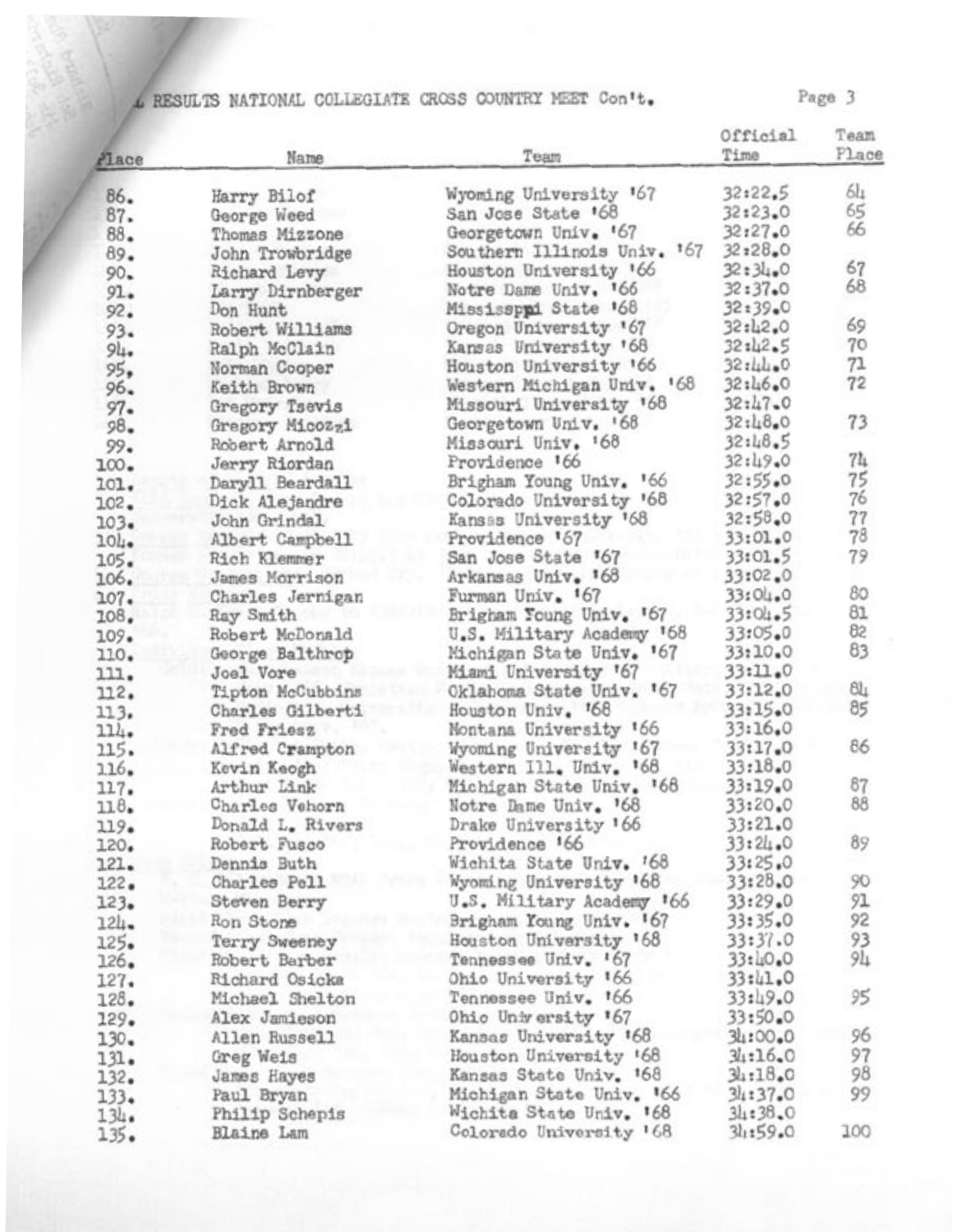### AAL RESULTS NATIONAL COLLEGIATE CROSS COUNTRY MEET Con't.

| Place | Name             | Team                     | Official<br>Time | Team<br>Place |
|-------|------------------|--------------------------|------------------|---------------|
| 136.  | Darryl Muhrer    | Missouri Univ. 166       | 35:09.0          |               |
| 137.  | Terrence Norman  | Eastern Michigan '67     | 35:15.0          |               |
| 138.  | Roman Pysanczyn  | Wyoming University '67   | 35:17.0          | 101           |
| 139.  | Robert McAlpine  | Oregon University '68    | 35:25.0          | 102           |
| 110.  | James Isaacson   | Miami University '67     | 35:51.0          |               |
| 141.  | Kenneth Malik    | Wichita State Univ. '68  | 35:52.0          |               |
| 112.  | Joe Neff         | San Jose State Univ. '67 | 36:10.0          | 103           |
| 143.  | Paul Cattermole  | Colorado University '68  | 36:13.0          | 104           |
| 1111  | Louis Tijerina   | Kansas State Univ. 168   | 36:17.0          | 105           |
| 145.  | John Wholey      | Notre Dame Univ. '68     | 36:33.0          | 106           |
| 116.  | Michael Tarry    | Kansas State Univ. 168   | 36:36.0          | 107           |
| 147.  | Pat McCarty      | Wichita State Univ. '66  | 36:54.0          |               |
| 148.  | Stephen Cullinan | Northwestern Univl '68   | 38:45.0          | 108           |

L. Length of Course: 6 miles

P. NCAA Cross Country Record and Meet Record: 29:24.0 by John Lawson, Kansas University 166, 1965.<br>3. Course Record: 29:24.0 by John Lawson, Kansas University 166 in this meet

Former course record 30:17.8 by John Lawson, Kansas University '66 in 1965.

4. Course Conditions: Ground dry. Footing good with spikes or flats. 5.

Ralph H. Young Trophy to Individual Champion: John Lawson, Kansas University 166.

Individual Place Medals: Gold: John Lawson Kansas University '66; Eamon O'Reilley, Georgetown Univ. 166; Christian Westman, Washington State Univ. 168; Robert Redington, University of Tennessee 166; Raymond McCubbins, Oklahoma State Univ. 167.

Silver: Stephen Smith, Western Michigan Univ. 166; Elmore Banton, Ohio Univ. '66; David Wighton, Colorado Univ. '66; Pierson Lorandean, Kent State Univ. '67; Gary Benson, Washington State Univ. 166.

Bronze: Bob Delaney, Brigham Young Univ. 166; Michael Gregorio, Wyoming Univ. *167;* John Duffield, Northwestern Univ. '68; Gene Takle, Luther College, '66; Craig Boydston, Northwestern Univ. 166.

Team Prizes 6.

E. C. Billy Hayes NCAA Cross Country Memorial Trophy to team champion:<br>Western Michigan.

First Place Team Trophy: Western Michigan University

Second Place Team Trophy: Northwestern University<br>First Place Team Medals: Western Michigan University

Stephen Smith 166, Wolfgang Luganer 167; Theodore Neison 166; Gary<br>Myers 167; Roger Plont 166.

Second Place Team Medals: Northwestern University<br>John Duffield <sup>1</sup>68, Craig Boydston <sup>1</sup>66, Lee Assenheimer '66, Patrick Edmondson '68, Pete Davis '68.

Third Place Team Medals: University of Tennesses<br>Robert Redington 166, David Storey 166, Dennld Pinkston 166, Melvin Maxwell '66, Rodney 3oderberg '66.